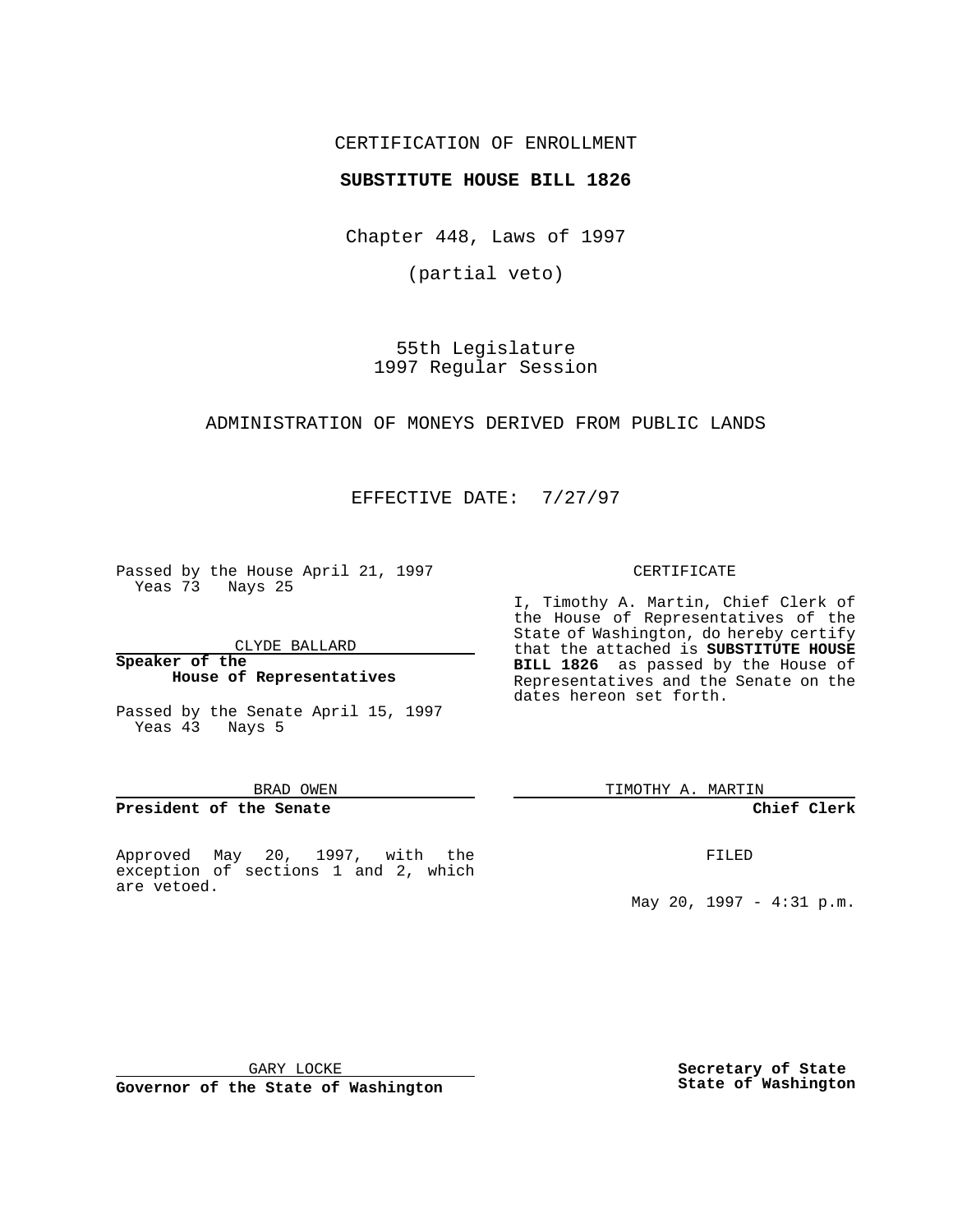# **SUBSTITUTE HOUSE BILL 1826** \_\_\_\_\_\_\_\_\_\_\_\_\_\_\_\_\_\_\_\_\_\_\_\_\_\_\_\_\_\_\_\_\_\_\_\_\_\_\_\_\_\_\_\_\_\_\_

\_\_\_\_\_\_\_\_\_\_\_\_\_\_\_\_\_\_\_\_\_\_\_\_\_\_\_\_\_\_\_\_\_\_\_\_\_\_\_\_\_\_\_\_\_\_\_

Passed Legislature - 1997 Regular Session

AS AMENDED BY THE SENATE

**State of Washington 55th Legislature 1997 Regular Session**

**By** House Committee on Natural Resources (originally sponsored by Representatives Thompson, Sheldon, DeBolt and Schoesler)

Read first time 03/05/97.

1 AN ACT Relating to the moneys derived from public lands managed by 2 the commissioner of public lands; amending RCW 76.12.030 and 79.01.744; 3 and reenacting and amending RCW 76.12.120.

4 BE IT ENACTED BY THE LEGISLATURE OF THE STATE OF WASHINGTON:

5 \*Sec. 1. RCW 76.12.030 and <sup>1991</sup> <sup>c</sup> <sup>363</sup> <sup>s</sup> <sup>151</sup> are each amended to 6 read as follows:

7 If any land acquired by <sup>a</sup> county through foreclosure of tax liens, 8 or otherwise, comes within the classification of land described in RCW 9 76.12.020 and can be used as state forest land and if the department 10 deems such land necessary for the purposes of this chapter, the county 11 shall, upon demand by the department, deed such land to the department 12 and the land shall become a part of the state forest lands.

13 Such land shall be held in trust and administered and protected by 14 the department as other state forest lands. Any moneys derived from 15 the lease of such land or from the sale of forest products, oils, 16 gases, coal, minerals, or fossils therefrom, shall be distributed as 17 follows:

18 (1) The expense incurred by the state for administration, 19 reforestation, and protection, not to exceed ((twenty-five)) twenty-two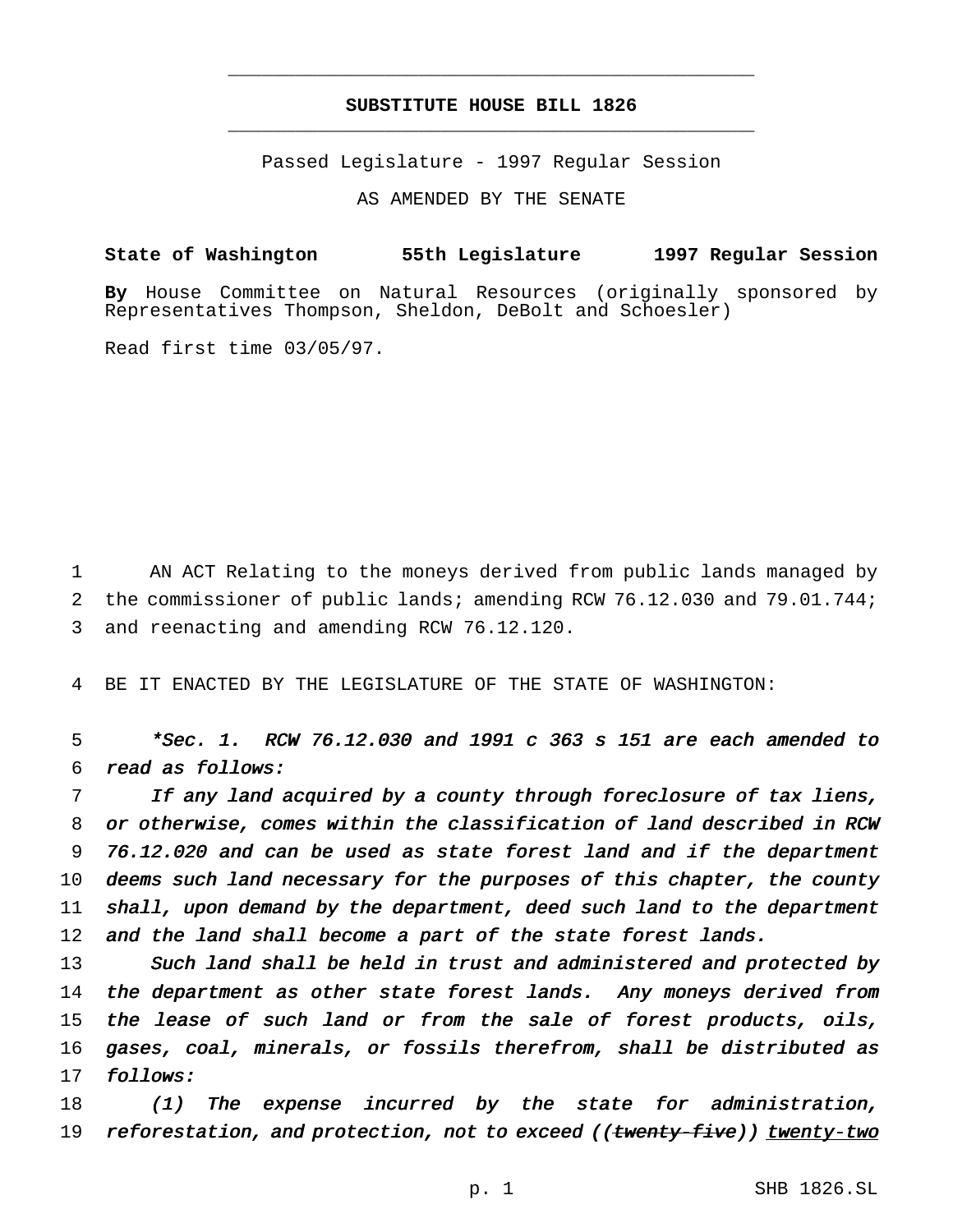1 percent, which rate of percentage shall be determined by the board of 2 natural resources, shall be returned to the forest development account 3 in the state general fund. By June 30th of each year, the board of 4 natural resources must establish the percentage and a budget for the 5 following fiscal year in such a manner that the balance in the account 6 does not exceed the amount necessary for six months of operating 7 expenses for administration, reforestation, and protection. The board 8 of natural resources must set the level of the balance of the account 9 in cooperation with the counties that have forest board transfer lands. 10 (2) Any balance remaining after the distribution under subsection 11 (1) of this section shall be paid to the county in which the land is 12 located to be paid, distributed, and prorated, except as hereinafter 13 provided, to the various funds in the same manner as general taxes are 14 paid and distributed during the year of payment((<del>: PROVIDED, That</del>))<u>.</u> 15 Within seven working days of receipt of these moneys, the department 16 shall certify to the state treasurer the amounts to be distributed to 17 the counties. The state treasurer shall distribute funds to the 18 counties four times per month, with no more than ten days between each 19 payment date. Any such balance remaining paid to a county with a 20 population of less than nine thousand shall first be applied to the 21 reduction of any indebtedness existing in the current expense fund of 22 such county during the year of payment.

23 **\*Sec. 1 was vetoed. See message at end of chapter.**

24 \*Sec. 2. RCW 76.12.120 and <sup>1988</sup> <sup>c</sup> <sup>128</sup> <sup>s</sup> <sup>32</sup> and <sup>1988</sup> <sup>c</sup> <sup>70</sup> <sup>s</sup> <sup>1</sup> are 25 each reenacted and amended to read as follows:

 All land, acquired or designated by the department as state forest land, shall be forever reserved from sale, but the timber and other products thereon may be sold or the land may be leased in the same manner and for the same purposes as is authorized for state granted land if the department finds such sale or lease to be in the best 31 financial interests of the ((state and approves the terms and 32 conditions thereof)) respective county trust beneficiaries.

 Except as provided in RCW 79.12.035, all money derived from the sale of timber or other products, or from lease, or from any other source from the land, except where the Constitution of this state or RCW 76.12.030 requires other disposition, shall be disposed of as 37 follows: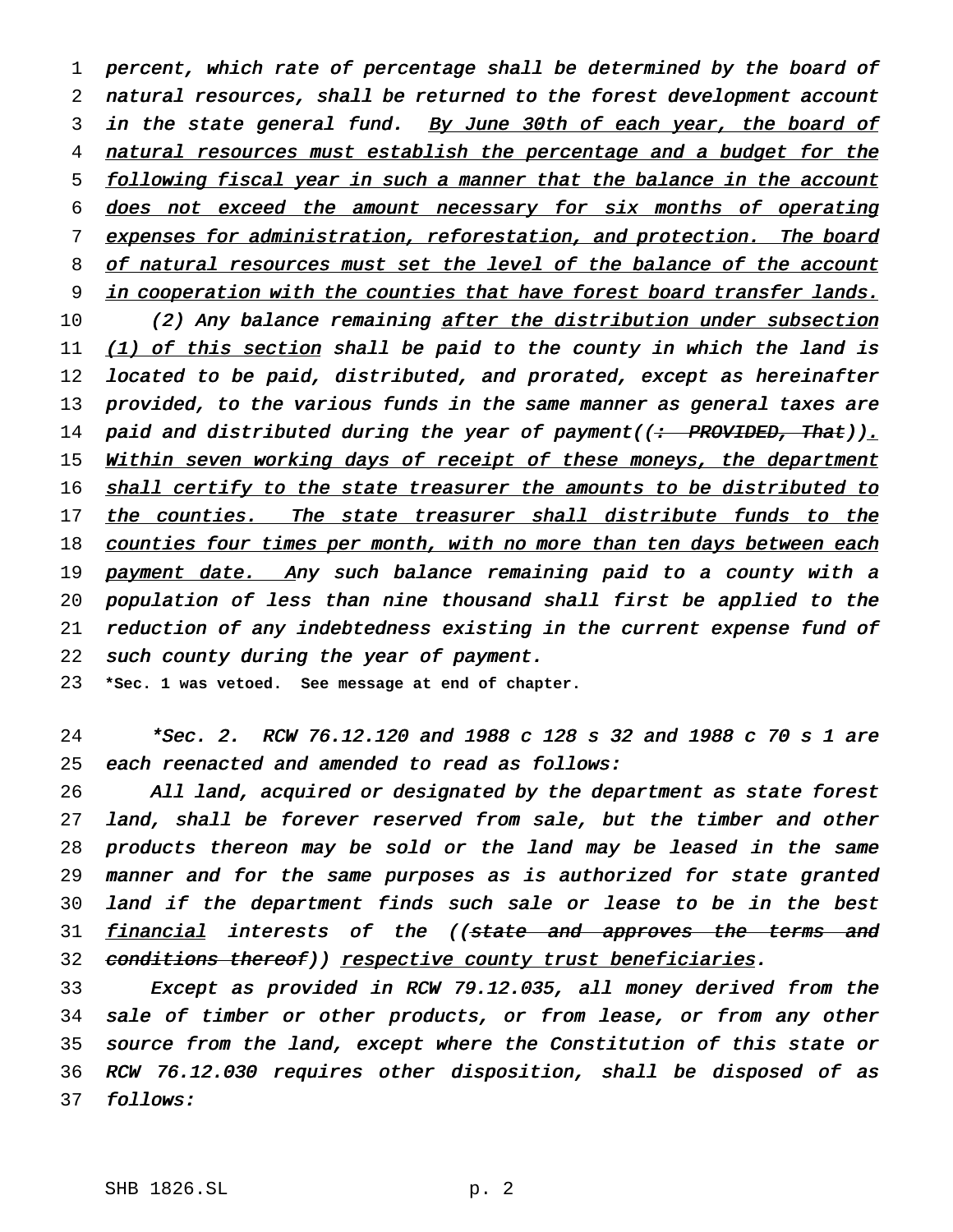(1) Fifty percent shall be placed in the forest development account.

 (2) Fifty percent shall be prorated and distributed to the state general fund, to be dedicated for the benefit of the public schools, and the county in which the land is located according to the relative proportions of tax levies of all taxing districts in the county. The portion to be distributed to the state general fund shall be based on the regular school levy rate under RCW 84.52.065 as now or hereafter amended and the levy rate for any maintenance and operation special 10 school levies. With regard to the portion to be distributed to the 11 counties, the department shall certify to the state treasurer the 12 amounts to be distributed within seven working days of receipt of the 13 money. The state treasurer shall distribute funds to the counties four 14 times per month, with no more than ten days between each payment date. The money distributed to the county shall be paid, distributed, and 16 prorated to the various other funds in the same manner as general taxes 17 are paid and distributed during the year of payment. **\*Sec. 2 was vetoed. See message at end of chapter.**

 **Sec. 3.** RCW 79.01.744 and 1987 c 505 s 76 are each amended to read as follows:

 (1) It shall be the duty of the commissioner of public lands to report, and recommend, to each session of the legislature, any changes in the law relating to the methods of handling the public lands of the state that he may deem advisable.

 (2) The commissioner of public lands shall provide a comprehensive biennial report to reflect the previous fiscal period. The report shall include, but not be limited to, descriptions of all department activities including: Revenues generated, program costs, capital expenditures, personnel, special projects, new and ongoing research, environmental controls, cooperative projects, intergovernmental agreements, the adopted sustainable harvest compared to the sales program, and outlines of ongoing litigation, recent court decisions and orders on major issues with the potential for state liability. The report shall describe the status of the resources managed and the recreational and commercial utilization. The report shall be given to the chairs of the house and senate committees on ways and means and the house and senate committees on natural resources, including one copy to